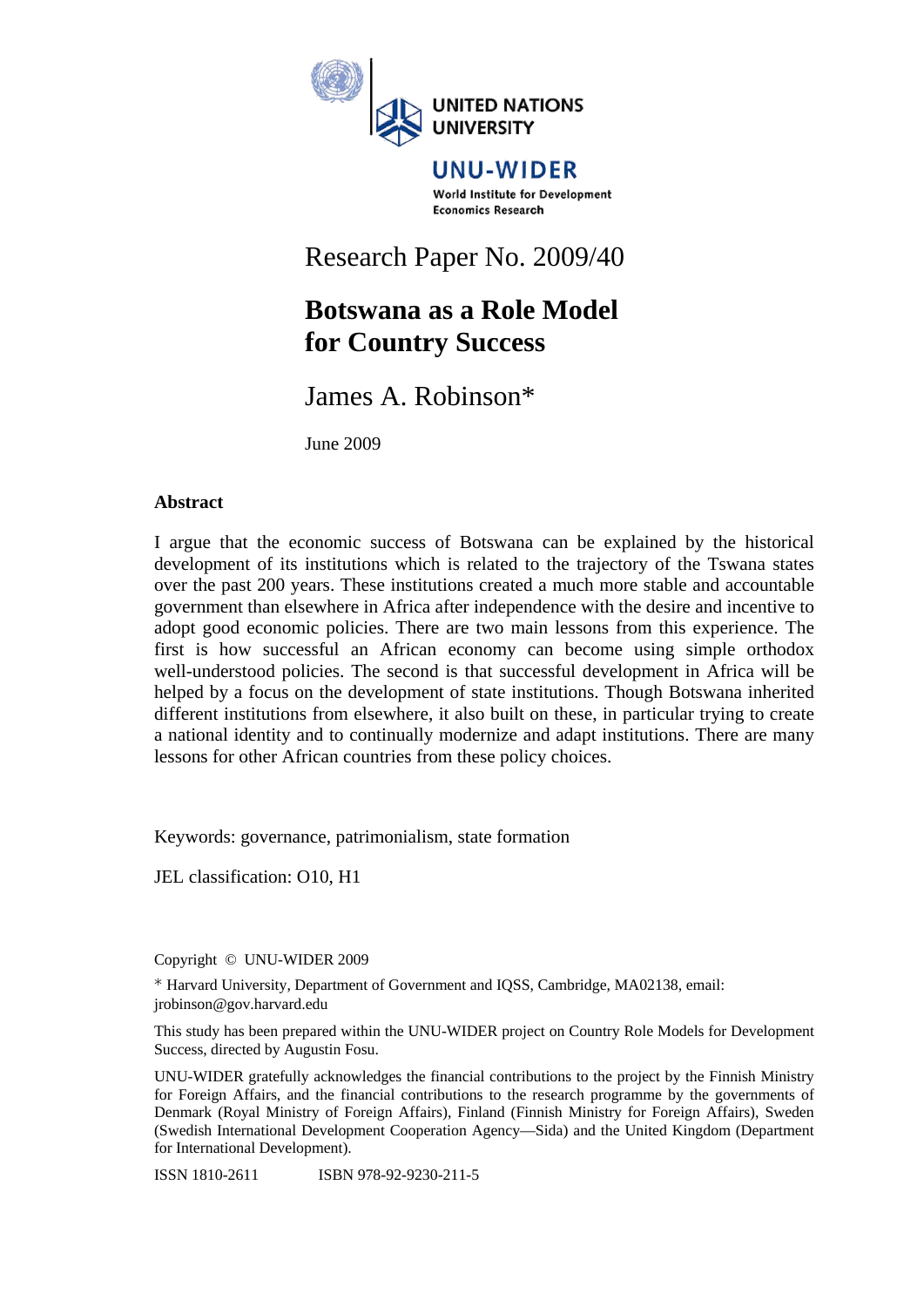#### **Acknowledgements**

This paper was prepared for the UNU-WIDER project on country role models directed by Augustine Fosu. The ideas that I discuss in this paper reflect many discussions over the years with Robert Bates, Clark Leith and particularly Neil Parsons.

#### **Acronyms**

BDP Botswana Democratic Party

SSA Sub-Saharan Africa

*The World Institute for Development Economics Research (WIDER) was established by the United Nations University (UNU) as its first research and training centre and started work in Helsinki, Finland in 1985. The Institute undertakes applied research and policy analysis on structural changes affecting the developing and transitional economies, provides a forum for the advocacy of policies leading to robust, equitable and environmentally sustainable growth, and promotes capacity strengthening and training in the field of economic and social policy making. Work is carried out by staff researchers and visiting scholars in Helsinki and through networks of collaborating scholars and institutions around the world.* 

*www.wider.unu.edu publications@wider.unu.edu* 

UNU World Institute for Development Economics Research (UNU-WIDER) Katajanokanlaituri 6 B, 00160 Helsinki, Finland

Typescript prepared by Liisa Roponen at UNU-WIDER

The views expressed in this publication are those of the author(s). Publication does not imply endorsement by the Institute or the United Nations University, nor by the programme/project sponsors, of any of the views expressed.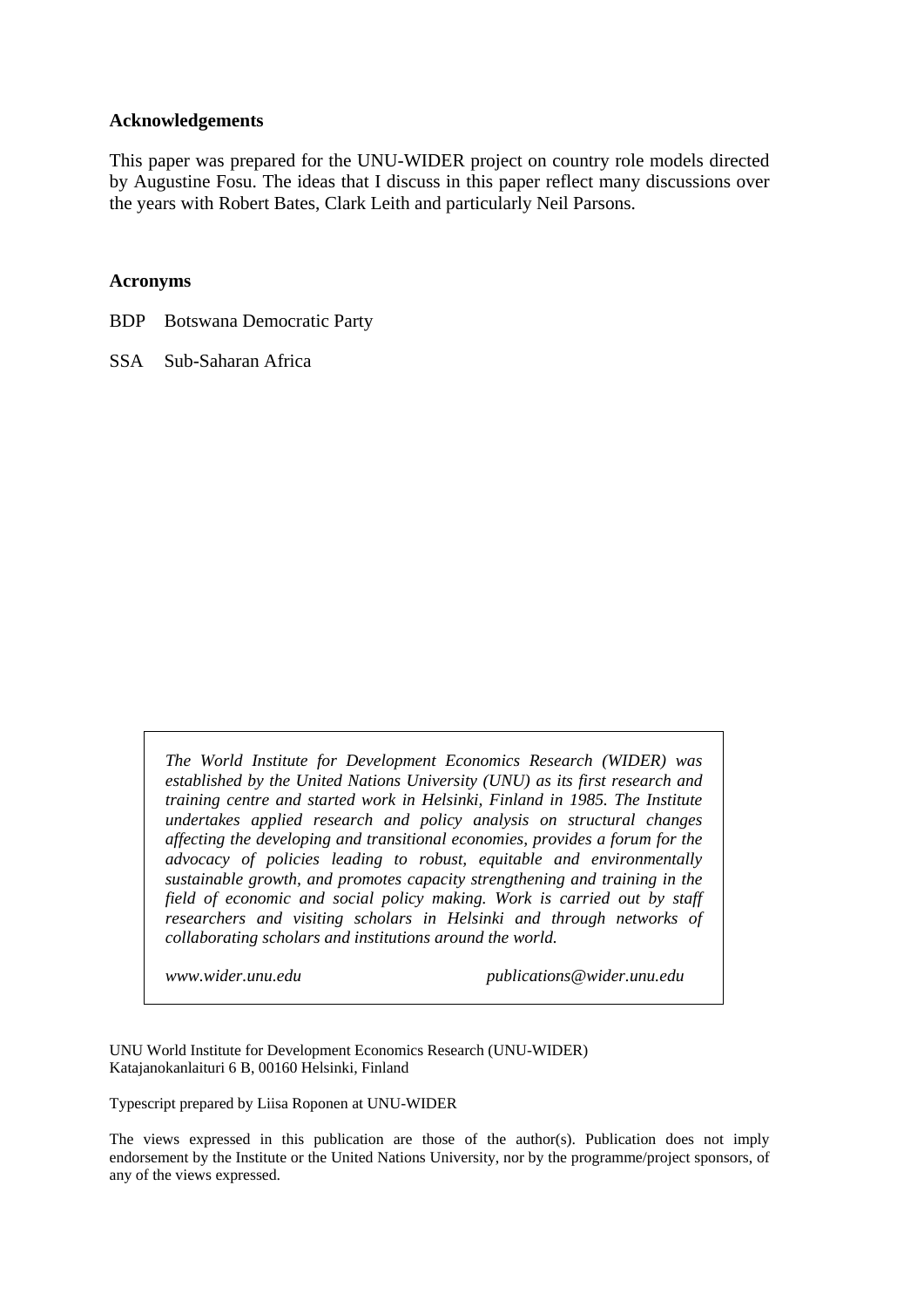### **1 Introduction**

1

Botswana is a land-locked, ecologically marginal country. Though like many Sub-Saharan African countries it is made up of a mosaic of different tribes, the dominant factor has been the Tswana states which migrated into the territory in the late eighteenth and early nineteenth century. The paramount chiefs of the Tswana states who ruled the area in the 19th century, were recognized by the British in their institutions of indirect rule and most Botswana nationals today still acknowledge membership of one of these eight 'tribal' state identities.1 As these states expanded, they brought many other groups under their control, though the dominant group within each traditional state was Tswana. Except among the Tawana of Ngamiland in the northwest, most non-Tswana groups were left in their own wards with their own chiefs subordinate to the Tswana rulers.

From the mid nineteenth century, Botswana was sandwiched between the expanding Boer states of the Transvaal and Orange Free State, the British Empire, the expansionism of Cecil Rhodes and the British South African Company, and the Germans in south-west Africa (Namibia). After becoming a British protectorate in 1885, it was severely neglected. The protectorate was administered first from Vryberg and then Mafeking in South Africa and the only interest of the British was to maintain order, collect the hut tax and balance the books. As late as the 1930s, over 50 per cent of protectorate expenditures were on the police. Until the 1950s the presumption was that Bechuanaland would be incorporated into the Union of South Africa.

At independence in 1966m there were practically no surfaced roads and only two secondary schools in the entire country which dated only from the 1940s. The country was as poor as any place in the world. Yet as is well-known, in a continent where many countries are poorer now than at independence, Botswana stands out for its extraordinary economic record (Table 1), and has experienced very rapid economic growth and living standards since 1966.

Botswana has not just experienced rapid economic growth since independence, it has also sustained free and fair democratic elections, though every one has been won by the Botswana Democratic Party (BDP) founded in 1961 by (amongst others) Seretse Khama who was president from 1966 until his death in 1980 and Quett Masire, president from 1980 to 1998. Botswana has had no coups, no political instability, no civil wars, no threats of secession, and excellent, dedicated, uncorrupt leadership.

There are things that have gone wrong in Botswana. There is still a great deal of poverty in rural areas, inequality is high (though falling, see Leith 2005: 17-18), the economy has been unable to diversify, and more important, the huge rate of HIV infection that the government is now fighting. I am not an epidemiologist and my understanding is that this disaster, which has hit so much of Southern Africa so hard, including the neighbouring countries of Zimbabwe, Swaziland and South Africa, is more to do with the nature of people's sexual behaviour than the failure of governance. Given my expertise and my understanding of the relevant science, in this essay I shall focus

<sup>1</sup> Tawana (Batawana) in the north-west, Ngwato (Bangwato, Bamangwato or Bagamangwato) in eastcentral areas, Kwena (Bakwena) and Ngwaketse (Bangwaketse), Kgatla (Bakgatla) and Tlokwa (Batlokwa), Malete (Balete or Bamalete) and Rolong (Barolong) in the south-east.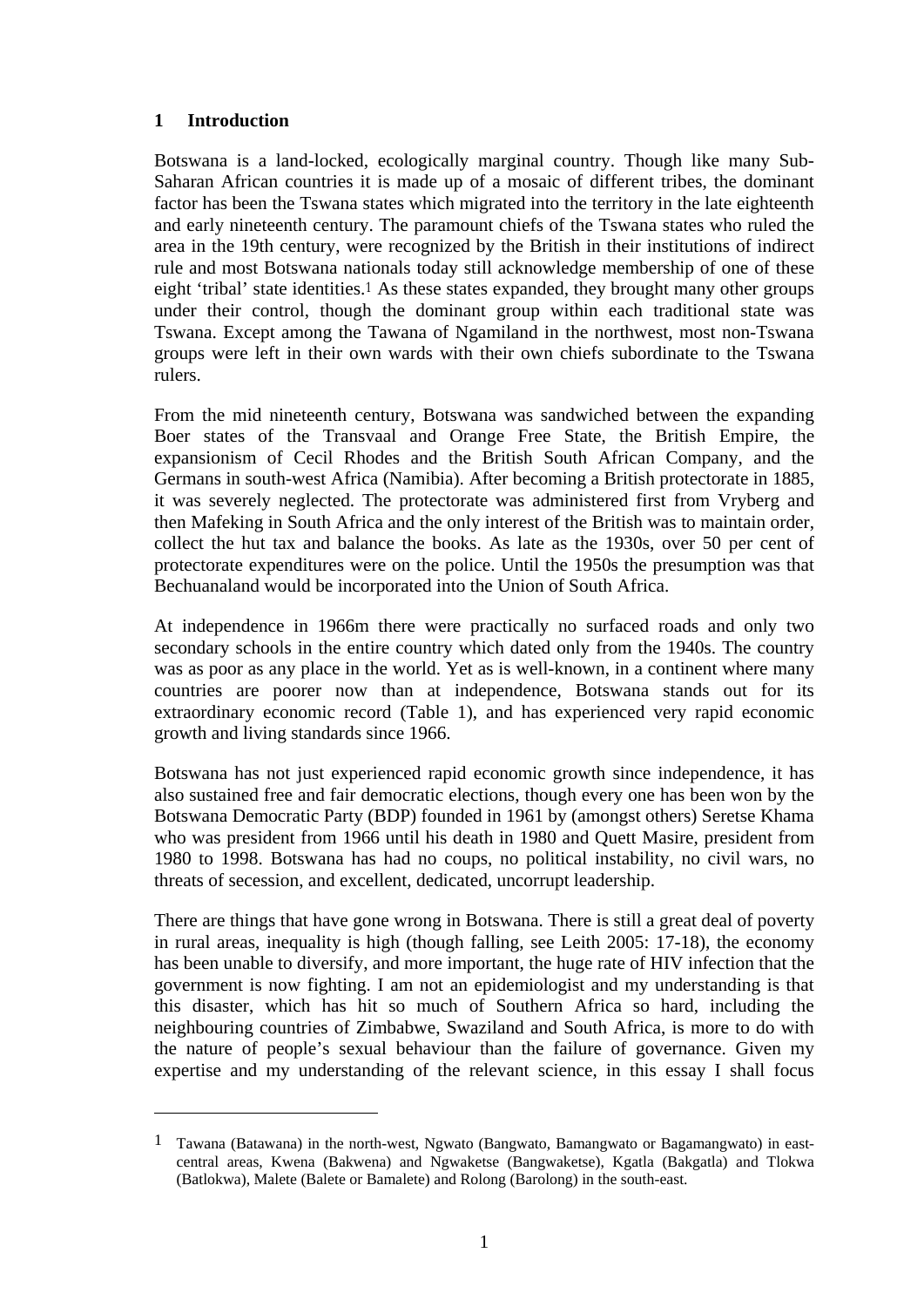mostly on economic growth. Nevertheless, the spread of HIV has severely undermined some of the benefits of growth, particular with respect to health and life expectancy.

In any context, not just that of Sub-Saharan Africa, Botswana's experience would stimulate the questions: why has economic growth has been so strong, and why has the country been so democratic and politically stable? The main focus of my paper is an examination of the determinants of economic growth in Botswana and what other countries can learn from it. But as the discussion will emphasize heavily the institutions of the society, it is natural also to discuss the success of democracy in the country.

To begin thinking about the determinants of growth, let me make a distinction between the *proximate* determinants and the *fundamental* determinants. The proximate determinants of growth in Botswana are easily understood and have been well studied.2 Increasing national income after independence was stimulated by a few positive shocks, such as the renegotiation of the South African Customs Union in 1969 which gave a much greater share of revenues to Botswana, but fundamentally it was based on the expansion of the cattle industry. Cattle products remained the largest export until 1978, when they were overtaken and subsequently swamped by diamonds. Since the 1970s income from diamond mining has account about one-third of national income and diamonds have made up about 75 per cent of exports.

In addition to the basics of cattle and diamonds, Botswana has invested heavily in human capital, expanding both education and access to health care, and infrastructure. Investment in the ranching industry, in mining and in human capital has been facilitated by highly prudent and competent macroeconomic policy and stable property rights. There has been little inflation, no unsustainable fiscal deficits or international borrowing based on future diamond revenues, and no expropriations. It turns out that, proximately, growth in Botswana can be accounted for in very conventional ways.

| rapie i<br>Botswana in comparative perspective |                |        |                                          |                           |      |                         |                          |                                 |
|------------------------------------------------|----------------|--------|------------------------------------------|---------------------------|------|-------------------------|--------------------------|---------------------------------|
|                                                | GDP per capita |        | Avg. growth<br>rate of GDP<br>per capita | Total urban<br>population |      | Enrolment rate,<br>2005 |                          | Life<br>expectancy<br>at birth. |
|                                                | US\$           | PPP\$  | 1975-2005                                | 1970                      | 2005 |                         | <b>Primary Secondary</b> | 1997                            |
| <b>Botswana</b>                                | 5,846          | 12,387 | 5.9                                      | 8                         | 57   | 85                      | 60                       | 48                              |
| Zaire                                          | 123            | 714    | $-4.9$                                   | 30                        | 32   |                         |                          | 45                              |
| Côte d'Ivoire                                  | 900            | 1,648  | $-2.1$                                   | 27                        | 45   | 56                      | 20                       | 47                              |
| Ethiopia                                       | 157            | 1,055  | $-0.2$                                   | 9                         | 16   | 61                      | 18                       | 52                              |
| Ghana                                          | 485            | 2,480  | 0.7                                      | 29                        | 48   | 65                      | 37                       | 59                              |
| Lesotho                                        | 808            | 3,335  | 2.7                                      | 9                         | 19   | 87                      | 25                       | 43                              |
| Zambia                                         | 623            | 1,023  | $-1.8$                                   | 30                        | 35   | 89                      | 26                       | 41                              |
| South Korea                                    | 16,309         | 22,029 | 6.0                                      | 41                        | 81   | 99                      | 90                       | 78                              |
| <b>Mauritius</b>                               | 5,059          | 12,715 | 4.4                                      | 42                        | 43   | 95                      | 82                       | 72                              |
| Singapore                                      | 26,893         | 29,663 | 4.7                                      | 100                       | 100  |                         |                          | 79                              |

| Table 1                             |  |
|-------------------------------------|--|
| Botswana in comparative perspective |  |

Source: Columns 1-3 and 6-8 from UNDP (HDI 2007), and columns 4-5 from World Bank (DWI 2007).

 $\overline{a}$ 

<sup>2</sup> Important books on this include Colclough and McCarthy (1980), Harvey and Lewis (1990) and Leith (2005) and the essays in Salkin et al. (1997).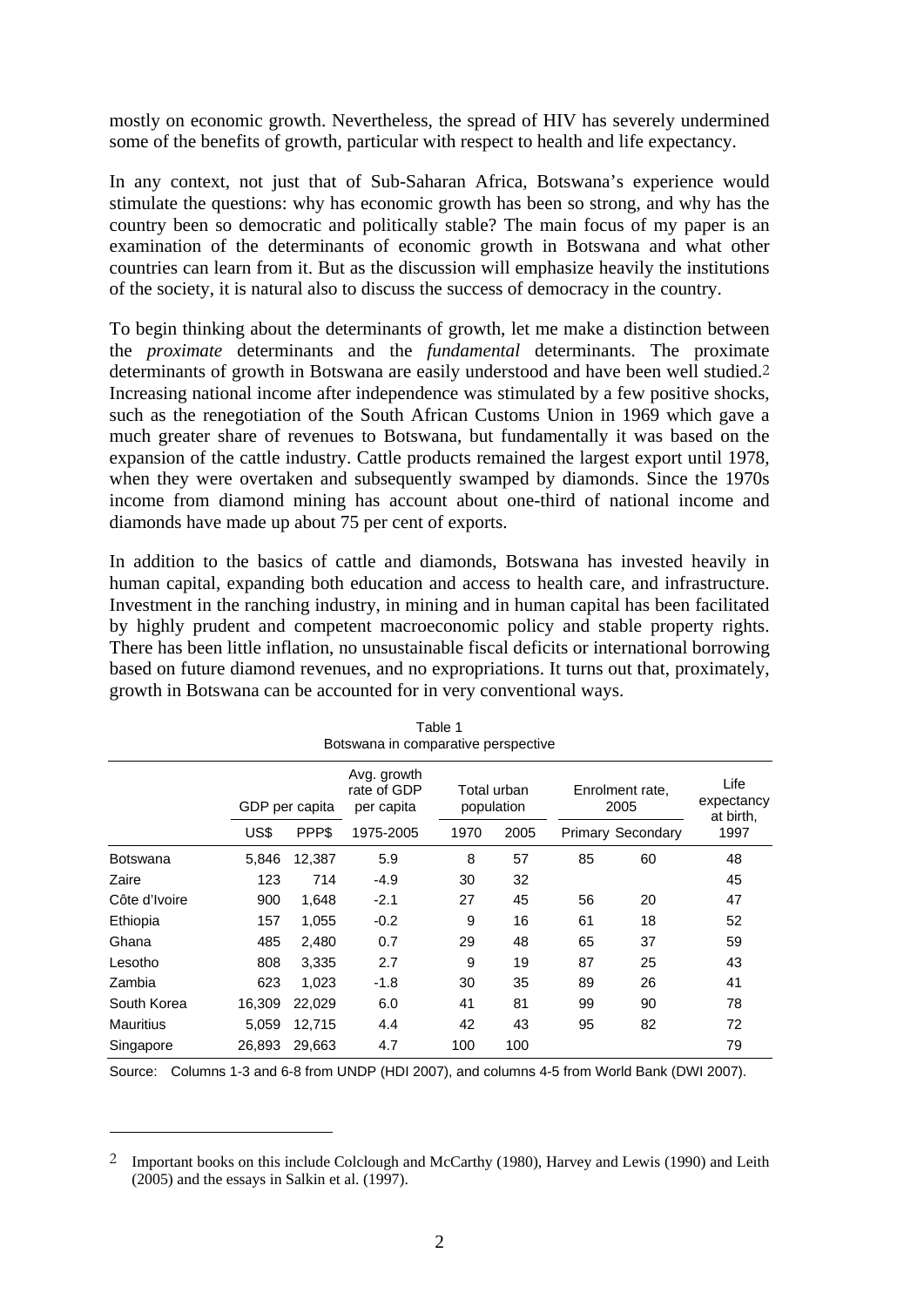Identifying the proximate determinants of economic success in Botswana, however, is only the first step in a satisfactory explanation because we must also examine the fundamental factors that determined these outcomes. Other countries with comparative advantage in ranching activities, such as Somalia or Sudan, have not been able to develop them into a dynamic export commodity. Moreover, the general pattern in Sub-Saharan Africa since independence is that rural sectors have been heavily discriminated against. Why not in Botswana? With respect to diamonds, their presence is hardly associated with development in Angola or Sierra Leone. The more natural association is between diamonds and the resource curse or the initiation of civil war and political conflict. Not only did these bad outcomes not happen in Botswana, but the country has been able to sustain a highly rational intertemporal path for the exploitation of the resource. The high rates of investment in education and health are also puzzling as is the prudence of macroeconomic policy. Investment in public goods and infrastructure has tended to be disastrous in post-independence Sub-Saharan Africa (SSA) and most countries have staggered from one debt crisis to another with their budgets massively underwritten by international financial institutions and various donor countries.

The puzzle, relative to Africa, is why has the diamond wealth not been squandered? Why did it not lead to political instability? Why has the rural sector not been discriminated against? What explains why macroeconomic policy has been so good? Why all this investment in public goods?

These are the important questions to ask about Botswana and in this essay I attempt to answer them, mostly by putting them in some comparative context. Following Acemoglu, Johnson and Robinson (2003) and Parsons and Robinson (2006) I shall characterize this as being an issue of governance. Botswana has had very good governance. Why?

Three complementary factors have been important in Botswana's success. The first is that the independent state benefited from a long process of state and institution formation inherited from the Tswana states. This was crucial for developing checks and balances on politicians and dispute resolution and creating good governance. The integrative structure of Tswana states also limited regionalism and facilitated the emergence of a national identity. Decisions at the formation of the modern state in the 1960s built on this legacy. The second is that by historical chance, the eight Tswana states ended up controlling a single independent nation so that their institutions could help to determine national institutions without coming into conflict with other sets of institutions or interests, as happened in most other SSA countries (see Englebert 2000 for the general argument). Moreover, the comparative neglect of the colony by the British administration allowed these institutions not only to persist, but to develop further in marked contrast to other experiences with indirect rule. Finally, elite interests were powerfully represented in early independence governments. Since elites were heavily invested in ranching, this led to a socially efficient development of the ranching industry and secure property rights which greatly facilitated the early growth of the economy.

Like most social science I shall focus on the structural factors that seem to have influenced why certain options emerged and why certain decisions were made. Nevertheless, a striking thing about the history of Botswana is the leadership it has had. Reading the biographies of Seretse Khama (Tlou, Parsons and Henderson 1995) or the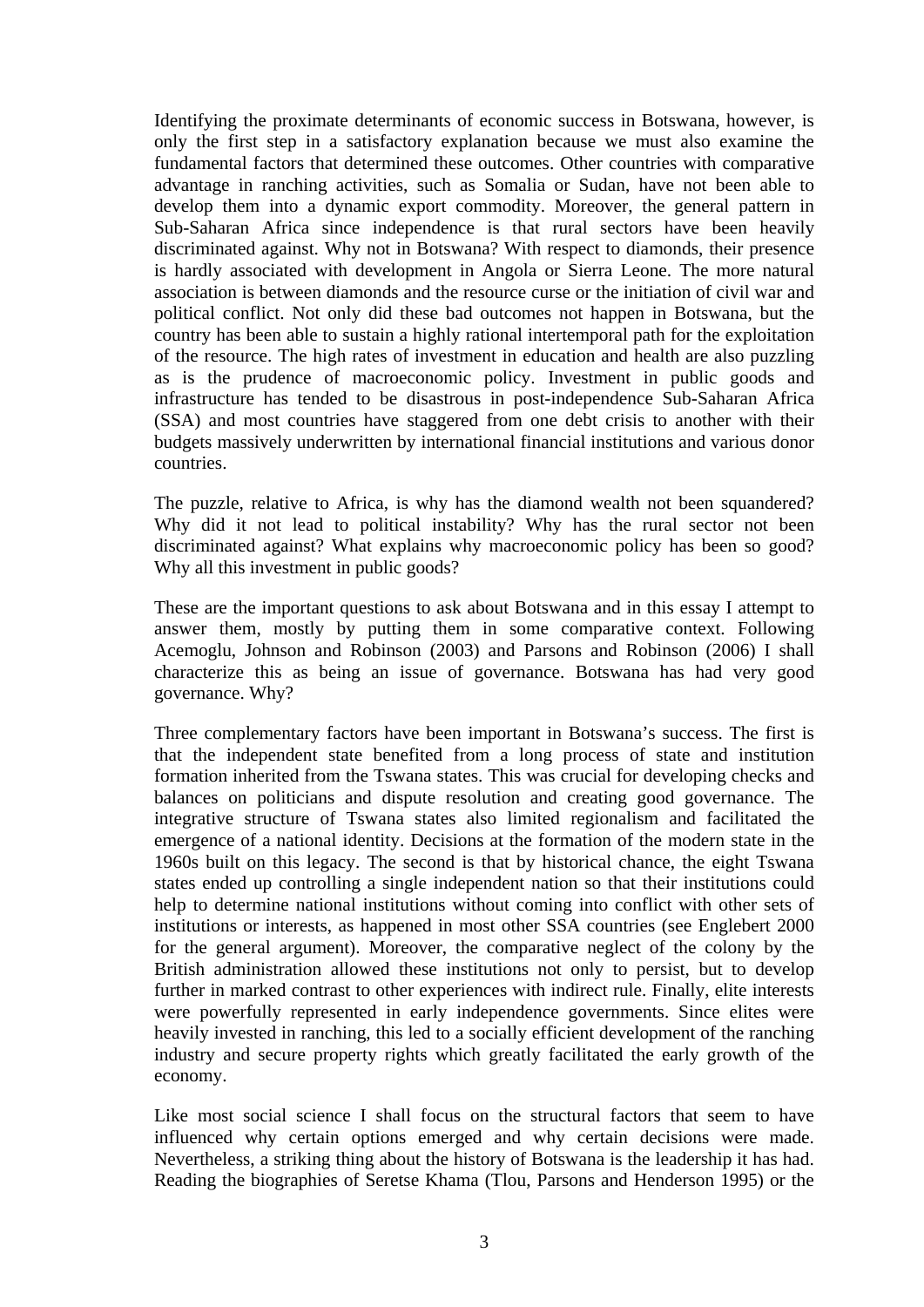autobiography of Quett Masire (Masire 2006) one is struck by the incredibly pragmatic, serious and intelligent way these men addressed the problems of developing the institutions of the new state in the early 1960s. They wanted to build an independent, viable and prosperous nation and seem to have been completely uninterested in extracting rents for cementing themselves in power. This is an enormous contrast to what went on in most other African countries. It is significant, for instance, that the parliamentary institutions inherited from the colonial period have remained unchanged in Botswana in contrast to nearly all other African countries where political leaders quickly introduced presidential institutions after independence. But Botswana has not just had good leadership since the 1960s, it had good leadership in the nineteenth century as well. One example is the sustained attempt by the Ngwato chief Khama III, Seretse Khama's grandfather, who ruled from 1875-1923, to modernize his state (Parsons 1977). He converted to Christianity and abandoned the role of chief as witchdoctor and priest which led to a secularization of political institutions. The first translation of the Bible into an African language was into Setswana. Another remarkable episode is the successful venture to London of three Tswana chiefs in 1895 to see Queen Victoria and Joseph Chamberlain and foil the intentions of Cecil Rhodes to take over Bechuananland (Parsons 1998). Even the controversial figure of Tshkedi Khama, Seretse Khama's uncle who acted as regent in Seretse's youth, played an important role in fighting the imposition of indirect rule, discouraging labour recruitment to the mines in South Africa and blocking mineral prospecting inside the protectorate in the 1920s and 1930s (see Crowder 1985). Tlou, Parsons and Henderson (1995: 73) reproduce a British colonial document from the 1930s lamenting that:

Tshekedi's policy is obvious. It is to make the Bamangwato economically self-supporting, to develop a healthy cultural interest and provide, within the tribe's own territory, a modernised tribal life which will prevent the drift of young men and women to the Union.

Social scientists do not understand how to explain good leadership or why a society would persistently have good leadership in a continent surrounded by bad leadership. The tentative answer I myself would offer is that it is exactly the structure of Tswana institutions that created an environment which encouraged elites to make good decisions. As Comaroff (1978) showed in his study of the political history of the Rolong, though the Tswana in appearance had clear rules stipulating how the chiefship was to be inherited, in practice these rules were interpreted to remove bad rulers and allow talented candidates to become chief. As he puts it (Comaroff 1978: 16)

The case material makes it clear that winning the chiefship is a matter of achievement, an achievement gained largely by controlling resources and capabilities which are extrinsic to formal institutional arrangements. Yet such outcomes are rationalized in entirely ascriptive terms: the successful competitor *becomes* the rightful heir.

Comaroff's essay makes it clear that we should not think of good leadership as an exogenous factor driving Botswana's economic success, it is an intrinsic part of the historical divergence of Tswana political institutions.

The essay proceeds as follows. In the next section I briefly discuss in abstract the forces that lead to good or bad economic policies and the conventional wisdom about why policies have typically been so bad in Africa since independence. Section 3 then asks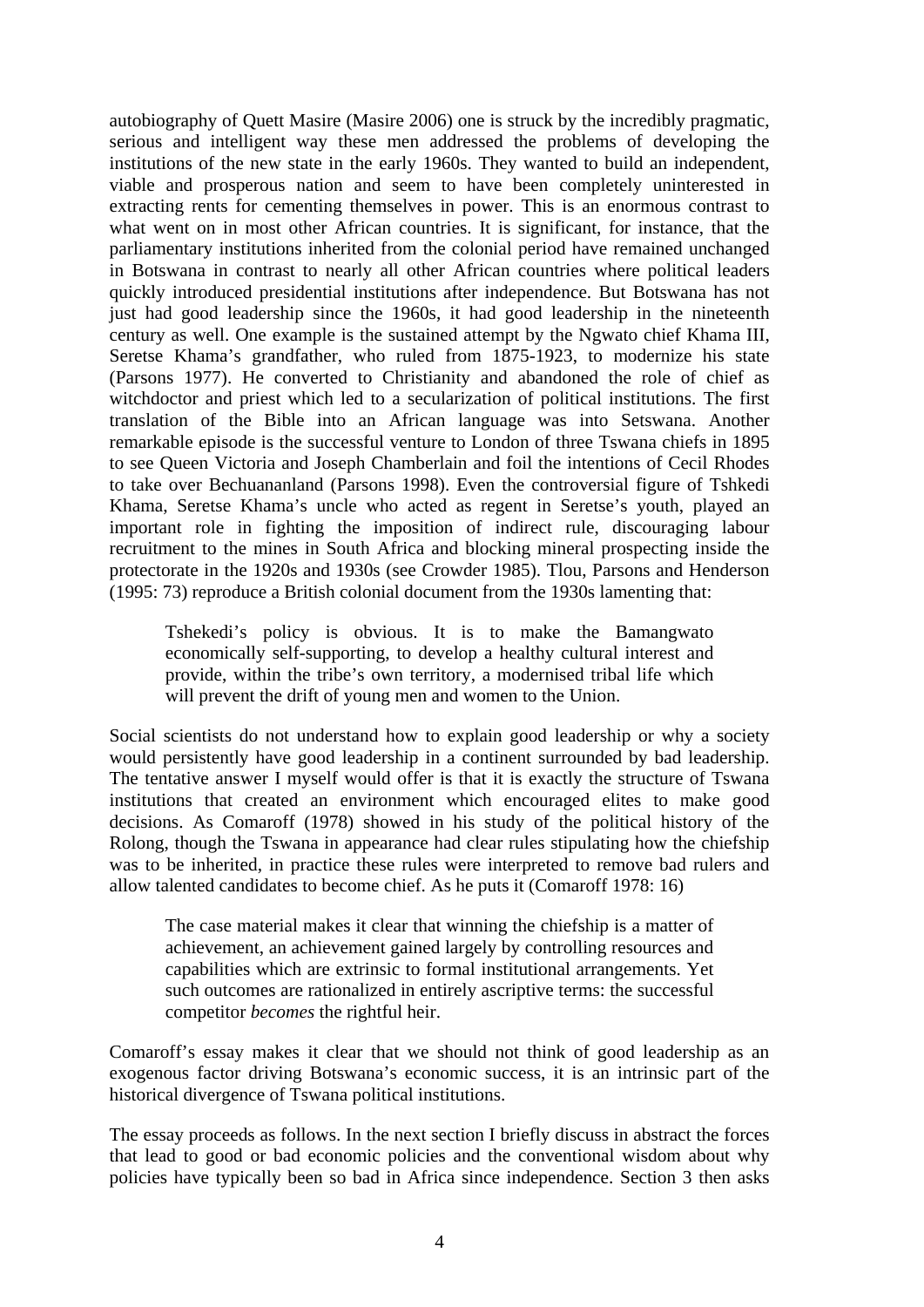why these forces have not applied in Botswana. Section 4 focuses on the questions of what sort of lessons can be drawn from the development experience of Botswana that would be useful for other countries.

### **2 The causes of bad economic policies**

Botswana has had good economic policies, investment in public goods and human capital, a stable macroeconomic environment, a rational exploitation of its comparative advantage in ranching, and a rational exploitation of its diamond wealth. These outcomes were primarily the result of choices by politicians, so we have to ask why politicians made these decisions. To a public finance economist, this would not be a puzzle, since exploiting comparative advantage or investing in human capital is what a country is supposed to do. Unfortunately, the reality, particularly in SSA, is different. This is because policies are chosen by politicians (or previously colonial administrators!) who, unlike benevolent social planners in public finance, have the objective of winning and maintaining power, not maximizing prosperity or the growth rate of society. The viewpoint of political economy is that to the extent that policies chosen are socially efficient, this will be because politicians are constrained or induced to take action that promotes the welfare of society. However, there is no presumption that what is privately rational for politicians will coincide with the welfare of society and indeed these two factors have rarely coincided in post-independence Africa.

The literature on political economy now contains many mechanisms which will lead political rational policies to deviate from economically rational ones. Rather than survey this literature I want to focus on the paradigm which has developed in African studies to explain poor economic policies and which encapsulates many of the most important mechanisms.

Bad economic policies arise from particular structures of political incentives or particular strategies of rule which are common in Africa. The most common characterization of an African 'strategy of rule' is called patrimonialism, neopatrimonialism, or clientalism. Neopatrimonialism (according to Bratton and van de Walle 1997: 62) can be characterized in the following way:

the right to rule in neopatrimonial regimes is ascribed to a person rather than to an office, despite the official existence of a written constitution. One individual ... dominates the state apparatus and stands above its laws. Relationships of loyalty and dependence pervade a formal political and administrative system, and officials occupy bureaucratic positions less to perform public service ... than to acquire personal wealth and status. Although state functionaries receive an official salary, they also enjoy access to various forms of illicit rents … which constitute … an entitlement of office. The chief executive and his inner circle undermine the effectiveness of the nominally modern state administration by using it for systematic patronage and clientelist practices in order to maintain political order.

It is quite clear how such a strategy of rule would be inimical to good economic policies. First, as Bates (1981) points out, one cannot engage in clientelism by providing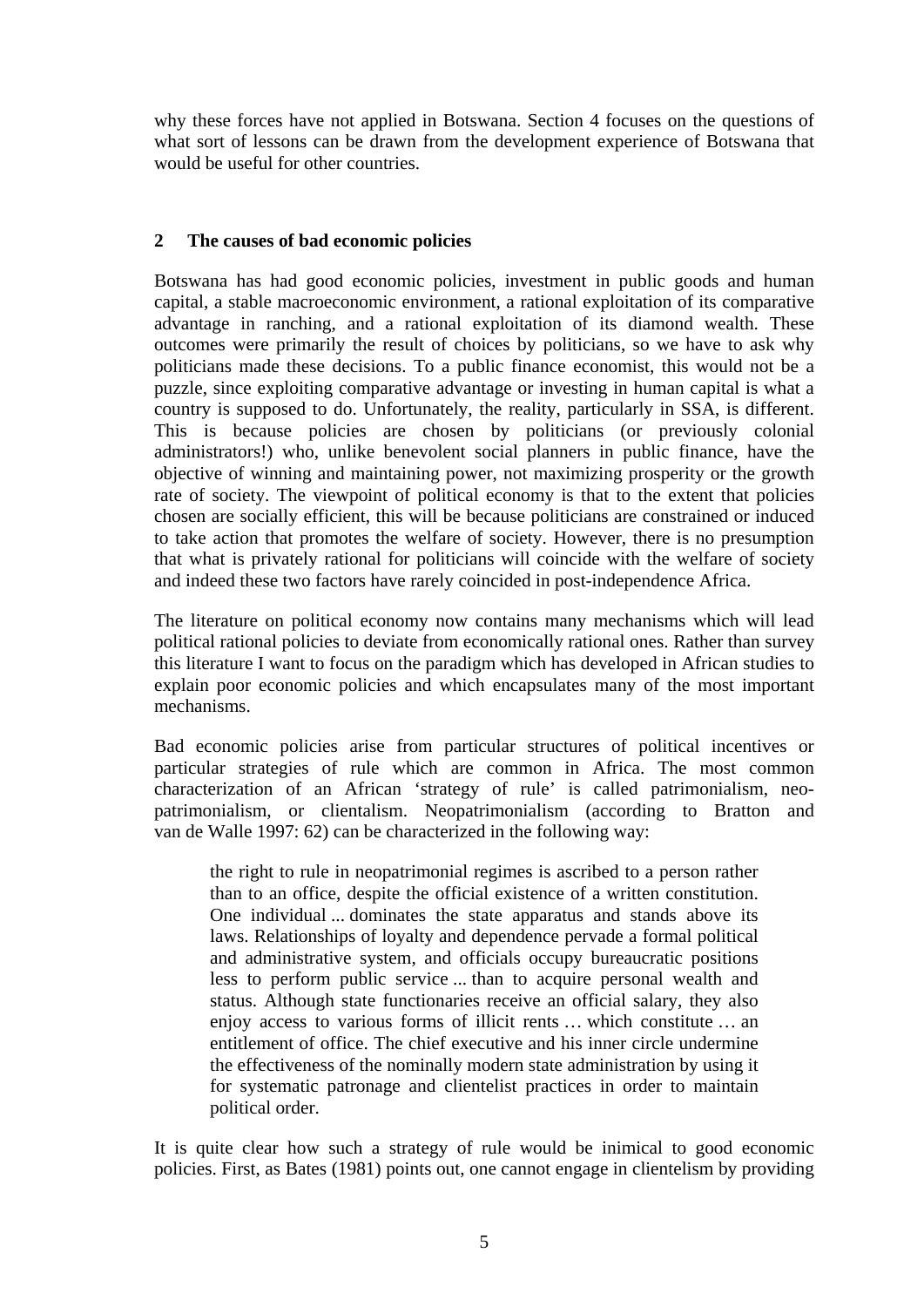public goods. By definition, public goods benefit everyone, those who support the regime and those that do not. To be effective, patronage has to be targeted to some individuals and withheld from others. One can only achieve this with private goods. Thus clientelism leads to an endemic and fundamental undersupply of public goods whether these are macro public goods, like fiscal prudence or low inflation, or micro public goods such as roads or investment in education and health. Second, note also that clientelism is inconsistent with such basic principles as equality before the law and universalistic principles such as the protection of private property rights. In a neopatrimonial regime there are no such concerns as universalistic criteria. Third, the fact that so much clientelism takes the form of employment in the bureaucracy completely undermines public sector efficiency. People have jobs not because of their skills or merits, but because of their political connections. Such people cannot be given high powered incentives or motivated to work and public sector jobs become insecure.

The antithesis of neopatrimonialism is *good governance*. Governance is defined by Kaufman, Kraay and Zoido-Lobatón (1999: 1) at the World Bank as:

the traditions and institutions by which authority in a country is exercised. This includes (i) the process by which governments are selected, monitored and replaced, (ii) the capacity of the government to effectively formulate and implement sound policies, and (iii) the respect of citizens and the state for the institutions that govern economic and social interactions amongst them.

The available evidence suggests that Botswana has had very good governance. The columns of Table 2 record some basic relevant data from the World Bank's Governance project. The Governance project has collected comparable measures of different

| Lournatoo or govornanoo |                             |                        |                             |                       |             |                          |  |  |
|-------------------------|-----------------------------|------------------------|-----------------------------|-----------------------|-------------|--------------------------|--|--|
|                         | Voice and<br>accountability | Political<br>stability | Government<br>effectiveness | Regulatory<br>quality | Rule of law | Control of<br>corruption |  |  |
|                         | Panel A: Sub-Saharan Africa |                        |                             |                       |             |                          |  |  |
| <b>Mauritius</b>        | 0.85                        | 0.76                   | 0.60                        | 0.57                  | 0.79        | 0.41                     |  |  |
| South Africa            | 0.74                        | 0.18                   | 0.72                        | 0.48                  | 0.15        | 0.32                     |  |  |
| Ghana                   | 0.50                        | 0.22                   | $-0.14$                     | 0.0                   | $-0.08$     | $-0.17$                  |  |  |
| <b>Botswana</b>         | 0.49                        | 0.84                   | 0.70                        | 0.48                  | 0.67        | 0.90                     |  |  |
| Senegal                 | $-0.02$                     | $-0.18$                | $-0.34$                     | $-0.35$               | $-0.39$     | $-0.51$                  |  |  |
| Kenya                   | $-0.06$                     | $-1.10$                | $-0.59$                     | $-0.21$               | $-0.98$     | $-0.94$                  |  |  |
| Tanzania                | $-0.15$                     | $-0.07$                | $-0.42$                     | $-0.37$               | $-0.45$     | $-0.45$                  |  |  |
| Malawi                  | $-0.20$                     | $-0.01$                | $-0.59$                     | $-0.51$               | $-0.39$     | $-0.74$                  |  |  |
| Zambia                  | $-0.26$                     | 0.24                   | $-0.59$                     | $-0.48$               | $-0.64$     | $-0.60$                  |  |  |
| Singapore               | $-0.43$                     | 1.17                   | 2.41                        | 1.87                  | 1.79        | 2.20                     |  |  |
| Uganda                  | $-0.47$                     | $-1.15$                | $-0.40$                     | $-0.20$               | $-0.54$     | 0.76                     |  |  |
| Nigeria                 | $-0.54$                     | $-2.07$                | $-0.93$                     | $-0.89$               | $-1.20$     | $-1.01$                  |  |  |
| Burundi                 | $-0.80$                     | $-1.42$                | $-1.34$                     | $-1.21$               | $-1.16$     | $-1.06$                  |  |  |
| Cameroon                | $-0.94$                     | $-0.39$                | $-0.87$                     | $-0.71$               | $-1.09$     | $-0.93$                  |  |  |
| Angola                  | $-1.11$                     | $-0.46$                | $-1.15$                     | $-1.0$                | $-1.35$     | $-1.12$                  |  |  |
| Ethiopia                | $-1.19$                     | $-1.72$                | $-0.45$                     | $-0.90$               | $-0.54$     | $-0.70$                  |  |  |
| Côte d'Ivoire           | $-1.26$                     | $-2.12$                | $-1.37$                     | $-0.98$               | $-1.54$     | $-1.09$                  |  |  |
| Zimbabwe                | $-1.54$                     | $-1.30$                | $-1.48$                     | $-2.24$               | $-1.67$     | $-1.25$                  |  |  |

| Table 2                 |  |  |  |  |  |  |
|-------------------------|--|--|--|--|--|--|
| Estimates of governance |  |  |  |  |  |  |

Table 2 cont'd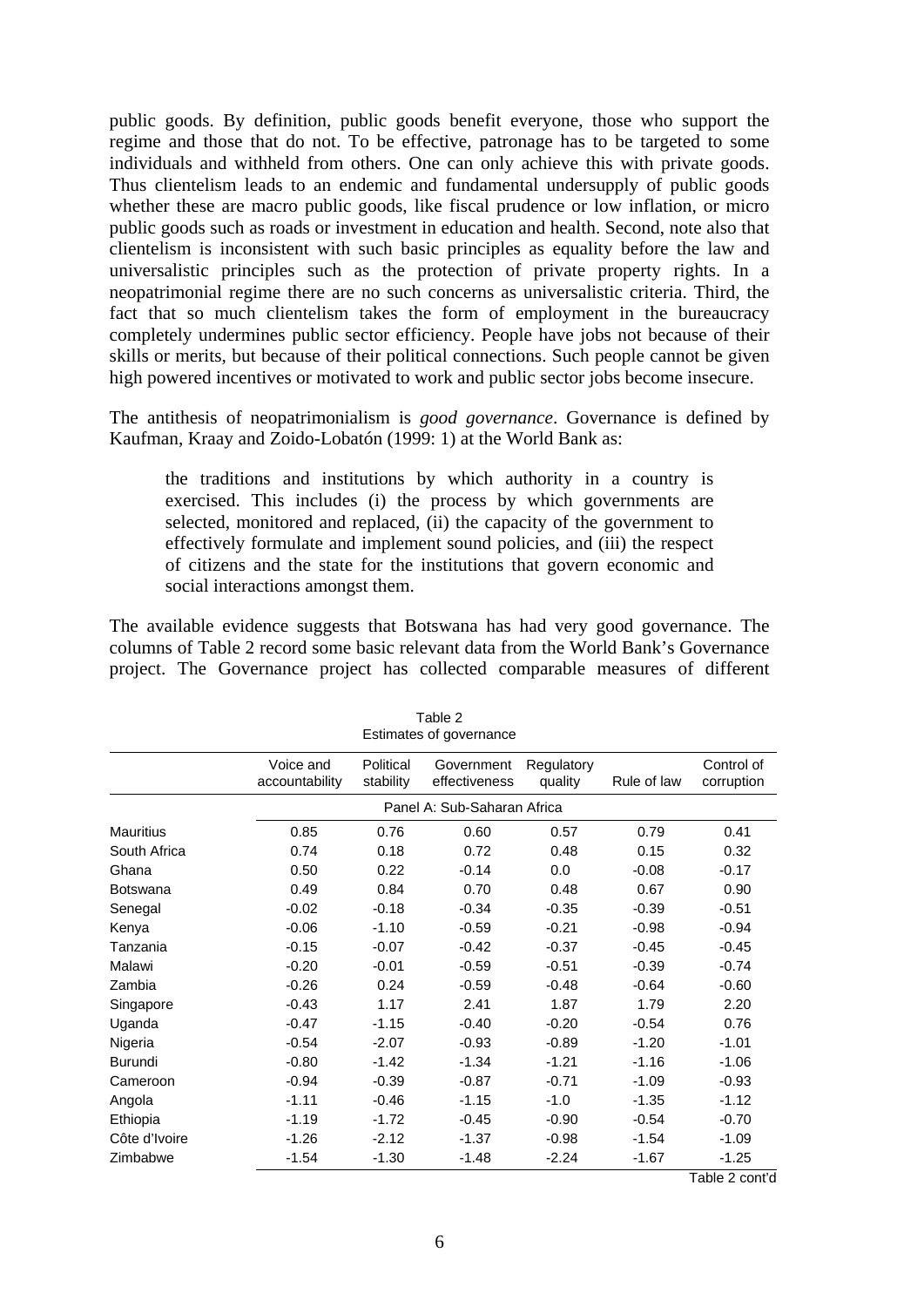|                      | Voice and<br>accountability | Political<br>stability | Government<br>effectiveness | Regulatory<br>quality | Rule of law | Control of<br>corruption |  |  |
|----------------------|-----------------------------|------------------------|-----------------------------|-----------------------|-------------|--------------------------|--|--|
|                      | Panel B: Other countries    |                        |                             |                       |             |                          |  |  |
| Belgium              | 1.44                        | 0.75                   | 1.59                        | 1.48                  | 1.52        | 1.45                     |  |  |
| United Kingdom       | 1.38                        | 0.56                   | 1.70                        | 1.86                  | 1.75        | 1.89                     |  |  |
| France               | 1.27                        | 0.51                   | 1.30                        | 1.15                  | 1.32        | 1.32                     |  |  |
| <b>United States</b> | 1.09                        | 0.30                   | 1.62                        | 1.45                  | 1.59        | 1.44                     |  |  |
| Spain                | 1.05                        | 0.04                   | 1.00                        | 1.15                  | 1.12        | 1.16                     |  |  |
| Japan                | 0.93                        | 1.02                   | 1.32                        | 1.05                  | 1.39        | 1.20                     |  |  |
| <b>Brazil</b>        | 0.41                        | $-0.22$                | $-0.12$                     | $-0.04$               | $-0.44$     | $-0.24$                  |  |  |
| India                | 0.38                        | $-1.01$                | 0.03                        | $-0.22$               | 0.10        | $-0.39$                  |  |  |
| Argentina            | 0.33                        | 0.14                   | $-0.14$                     | $-0.77$               | $-0.50$     | $-0.40$                  |  |  |
| Colombia             | $-0.28$                     | $-1.65$                | 0.03                        | 0.21                  | $-0.57$     | $-0.28$                  |  |  |
| Vietnam              | $-1.61$                     | 0.31                   | $-0.41$                     | 0.43                  | $-0.53$     | $-0.69$                  |  |  |

Table 2 (cont'd) Estimates of governance

Source: World Bank (Worldwide Governance Indicators).

dimensions of governance from many countries and the aggregated scores lie between -2.5 and +2.5 with higher meaning better governance. Panels A and B of Table 2 show a remarkable picture where basic aspects of governance in Botswana, such as the rule of law or the efficiency of the government, are on a par with western European countries. The same picture emerges in the last column, which reports data on corruption from Transparency International. Corruption in Botswana is minimal.

As shown by Table 2, Botswana has had good governance and it has not suffered from neopatrimonial rule. In cross-country data we know that good governance, at least broadly interpreted, is strongly associated with prosperity (Acemoglu, Johnson and Robinson 2001). This is the most useful starting point for a deeper understanding Botswana's success. But my approach here is not to consider good governance as something which is technocratic ally achieved. Rather it is the outcome of a very different type of political equilibrium from the neopatrimonial one which generates bad governance. It is the very different structure of politics in Botswana that has led to the provision of both macro and micro public goods and the rational exploitation of diamonds and it is this which starkly distinguishes Botswana from nearly all of SSA.

#### **3 What induced good Governance in Botswana?**

I now address the question of why there has not been neopatrimonial rule in Botswana. The question of the origins of neopatrimonial rule in the African context has been addressed by Herbst (2000) and Bates (2001) building on the work of Max Weber and many others who studied the origins of state institutions in Europe. This literature sees patrimonialism as a very basic form of rule prior to the formation of modern state institutions. The eradication of patrimonialism comes as part and parcel of the process of state formation and the creation of modern rational-legal institutions such as a meritocratic bureaucracy. According to this literature, good governance is *created* by institutional development, particularly state formation (creation of bureaucracy, impartial legal system, rule of law, depersonalization of state revenues and resources, institutional limitations on the exercise and use of political power). The persistence of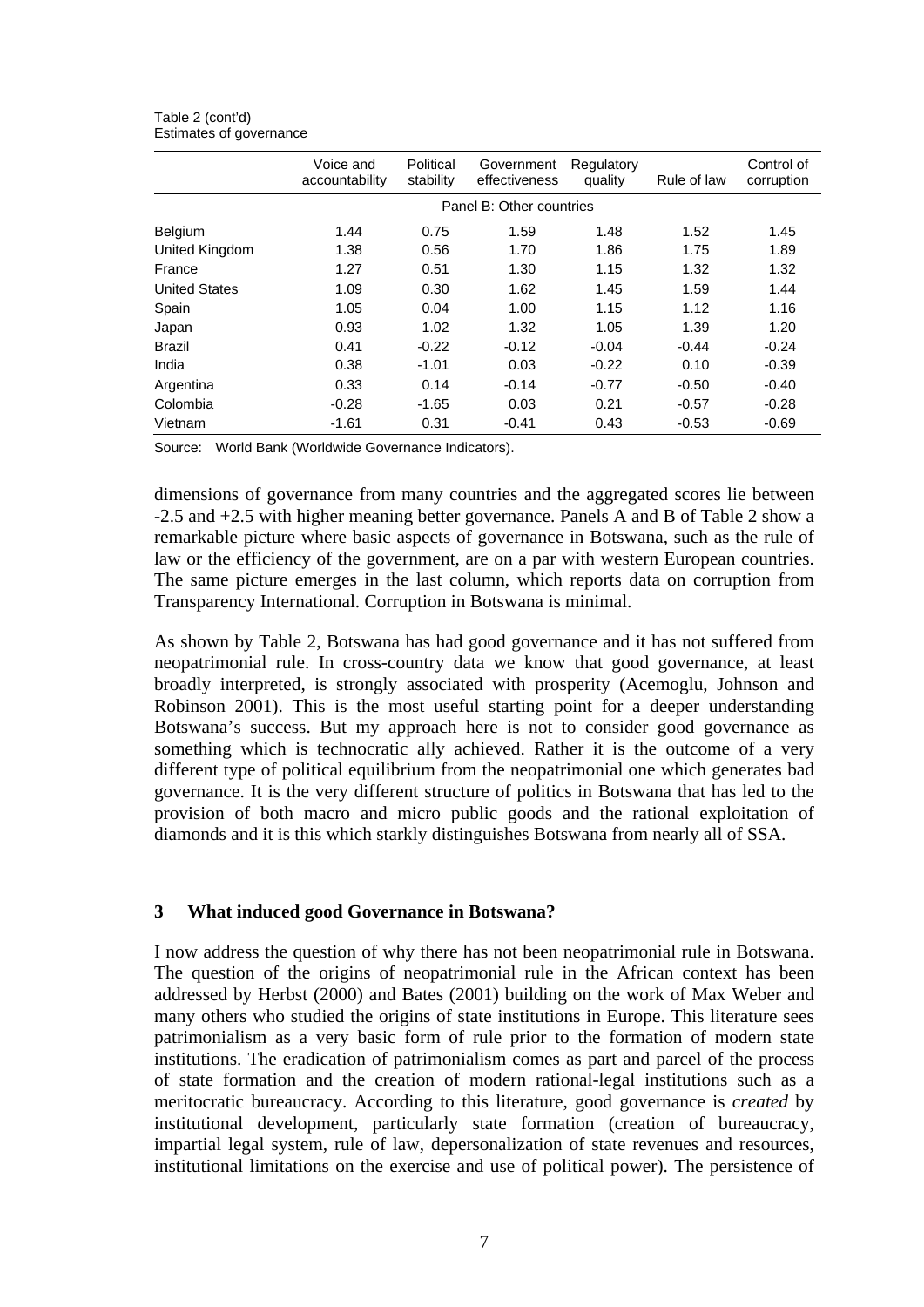neopatrimonialism is therefore the outcome of the stunted process of state formation in Africa studied most intensively by Herbst.3

This perspective suggests that the key to unravelling the puzzling absence of neopatrimonialism in Botswana might come from the historical evolution of state institutions there. Is it possible that these took a different form from those elsewhere in other parts of Africa? I think the answer to this question is yes. Historically the Tswana developed a state with relatively limited chiefs and with a political structure that was able to integrate other groups, such as the Kalanga, into the state via wards. Schapera (1940) describes how the ward system worked. He also describes how tribal policy was conducted:

all matters of tribal policy are dealt with finally before a general assembly of the adult males in the chief's *kgotla* (council place). Such meetings are very frequently held … among the topics discussed ... are tribal disputes, quarrels between the chief and his relatives, the imposition of new levies, the undertaking of new public works, the promulgation of new decrees by the chief … it is not unknown for the tribal assembly to overrule the wishes of the chief. Since anyone may speak, these meetings enable him to ascertain the feelings of the people generally, and provide the latter with an opportunity of stating their grievances. If the occasion calls for it, he and his advisers may be taken severely to task, for the people are seldom afraid to speak openly and frankly (Schapera 1940: 72).

According to an often quoted Tswana proverb, 'the king is king by the grace of the people' (*kgosi ke kgosi ka morafe*) (see Schapera 1938; Gulbrandsen 1995 for more on this).

We do not really understand why the Tswana developed these institutions historically (Tlou 1998; Tlou and Campbell 1999; Parsons 1999 for discussion of what we do know) but they do seem to have been important both in selecting and checking leaders and seem to have played an important part in paving the way to an accountable and effective modern state.

Just as important as having innovated such institutions, Tswana chiefs protected and developed them in the nineteenth century under a series of threats which came first from the expansion of the Boers in the Southern African hinterland, then from the British South Africa Company and Cecil Rhodes, and finally from the British Empire. Tswana political elites attempted to maintain their independence by defensively modernizing and adapting to these new circumstances.

The Tswana were not alone, either in the types of political institutions they evolved, or in their desire to modernize. However, what is unique about Botswana is the way that such a group came to occupy the whole of a national territory and managed to fend off the most pernicious effects of colonialism. This contrasts with other parts of Sub-Saharan Africa. For instance, though the borders of the modern state of Rwanda corresponds quite well to the traditional polity of the Nyiginya Kingdom, the Nyiginya

 $\overline{a}$ 

<sup>3</sup> See Robinson (2002) for some reservations about the argument.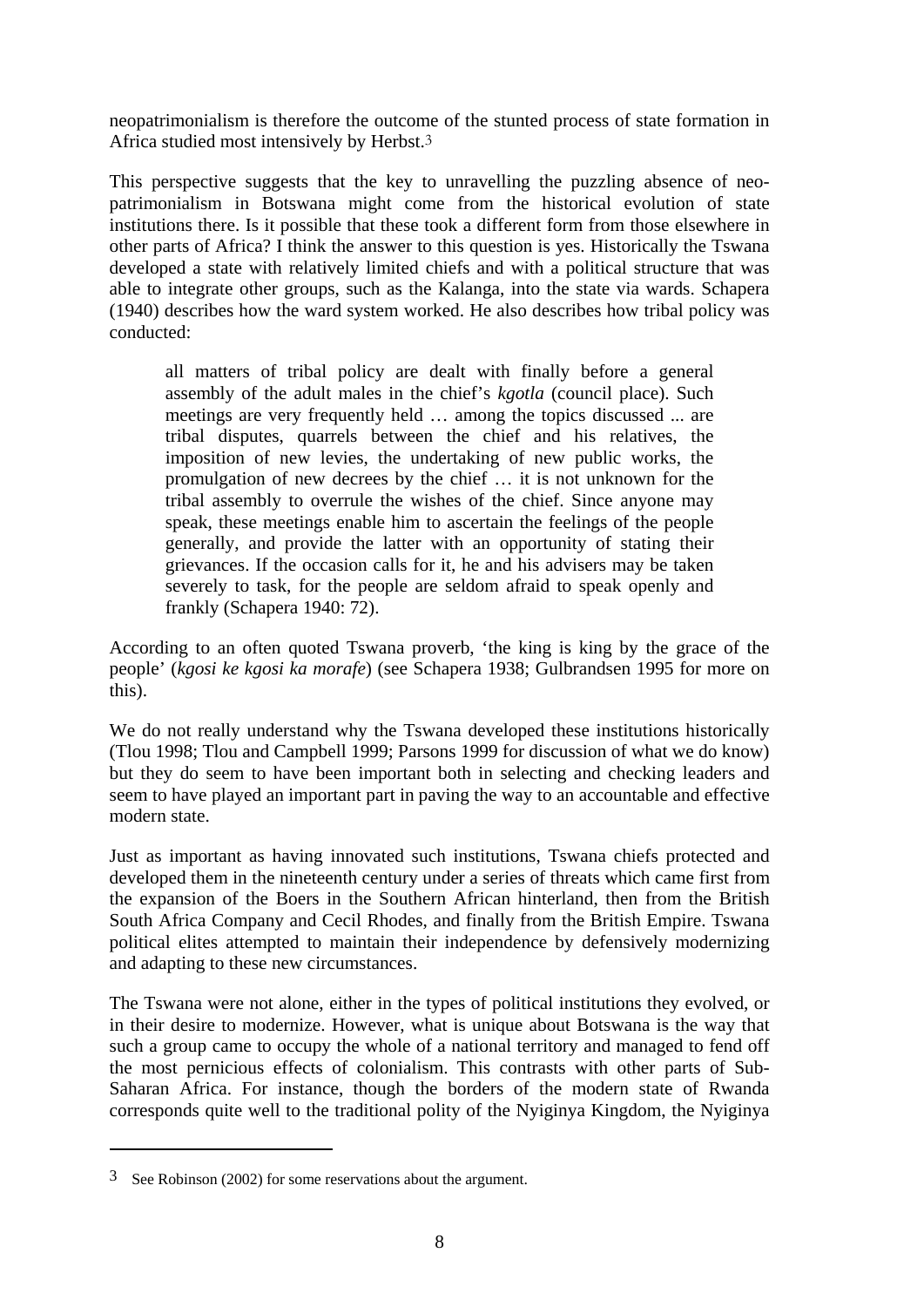political institutions had developed in a completely different way historically with a much more powerful king and warrior class and being much more hierarchical and socially stratified (see Vansina 2004). The Nyiginya completely lacked the political institutions which were to play such as important role in modern Botswana. It is also interesting to compare the Tswana with the Barotse in Zambia who also undertook defensive modernization of their institutions but were crushed by the creation of Northern Rhodesia. Even more striking is the experience of the Tswana across the South African border in Bophutatswana or the Basutho in Lesotho. The Basutho share very similar cultural roots to the Tswana and this extends to language and political institutions but the latter were decisively undermined by the British in an attempt to mobilize labour for the expanding mines of the Rand.

Out of this process of state formation also came ethnic homogeneity. Much is made of the fact that Botswana is today ethno-linguistically homogeneous and this has been argued to be an important independent variable in explaining the political stability of Botswana. Though one can today see the arbitrary effect of boundaries and high levels of ethno-linguistic fragmentation as a *cause* of political instability in Africa, we can also think of this as an *outcome* of the absence of the formation of a state. A fascinating comparison is with the work of Weber (1976) on the creation of modern French ethnolinguistic homogeneity. As Weber points out, at the start of the nineteenth century France was a patchwork of many different languages and ethnicities, with few groups speaking French as a first language or feeling allegiance to the central state in Paris. Moreover, many of these groups straddled international boundaries. However, the expansion and consolidation of the central state and the imposition of a uniform educational curriculum gradually led Provencals on the French side of the border came to see themselves as French while those on the Italian side came to see themselves as Italians. This had a lot to do with the pattern of political institution building in these countries. A very similar process has taken place in Botswana over the last 50 years and I would argue that it is the organization of the Tswana states which mostly accounts for the relatively homogenous nature of society, probably no more than 50 per cent of people in Botswana are actually Tswana. The last census to ask questions about ethnicity was in 1946. Schapera's (1952) tabulation of the returns from the Ngwato reserve, for example, shows that people who were identified as being pure Ngwato made up less than 20 per cent of the population! There are many non-Tswana groups who did not speak Tswana. Leith (2005) shows that once you re-compute ethnic homogeneity using these data Botswana stops looking like an outlier in Africa.

The formation of state institutions in Botswana built on the historical legacy through defensive modernization. But the development of the state was also in the self-interest of elites given expanding economic opportunities. Political elites and particularly chiefs were heavily invested in the country's most important economic activity, ranching (Cohen 1979). This gave them a strong incentive to promote rational state institutions and private property. An outstanding illustration of this is the way the Botswana Meat Corporation (BMC) functioned (Samatar 1999). The BMC was the marketing board which controlled the exports of ranching industry and as noted above, meat exports were the basis of the early independence economy. As Bates (1981) so convincingly shows, the poor performance of rural African economies after independence was because marketing boards for exports were captured by undemocratic political elites whose support came from urban areas. They therefore used the marketing boards to levy very high implicit rates of taxation on farmers by paying them prices for their crops which were far below world levels. The BMC was completely different, possibly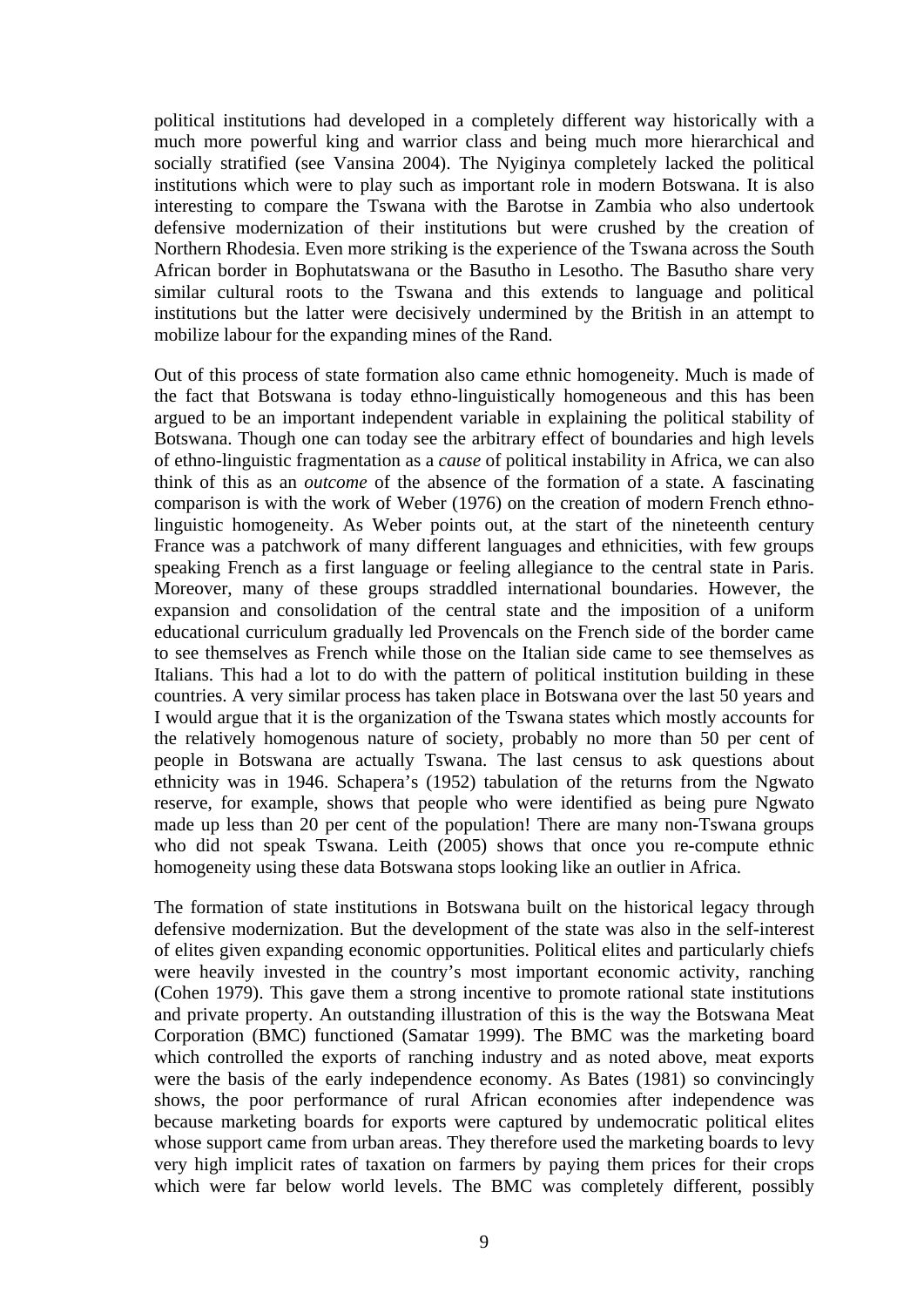because Botswana was a democracy, but most likely because of the interests of those with political power. Unlike in most parts of Africa, it was those who investing in the rural economy who had political power and they used this power to rationally develop the industry, stimulating economic growth in the immediate wake of independence.

The modernization of state institutions continued in the 1960s where the crucial transition to formal independence took place.4 In the process of creating these institutions Seretse Khama benefited from being the hereditary chief of the largest Tswana tribe (even though he had renounced his chiefship in his fight to return to Botswana after marrying a white woman). This continuity of authority no doubt played an important role in promoting the legitimacy of the post-independence state. Yet Khama and the BDP also transformed authority. They created the House of Chiefs, but gave it no power, and they removed the local powers of chiefs while at the same time giving them positions on local government institutions that allocated resources (yet were accountable, etc.).

My argument then is that one can understand why Botswana has been so successful precisely by appealing to the literature about how European states have been so successful. Botswana became successful because it built strong and accountable state institutions. Though the details of history are different, the pattern both of important institutional idiosyncrasies historically5 and the building of institutions are qualitatively very similar. This is a highly unusual pattern in Africa, but it happened in Botswana.

What role did democracy play in all this? As with the European experience I would see democracy as an outcome of this process and co-evolving with the building of state institutions, rather than as a critical independent source of variation. For example, democracy will tend to persist when the stakes from power are relatively low in the sense that groups that wield power in democracy and political elites are limited in what they can do to others and face checks and balances (Acemoglu and Robinson 2006). Yet one can imagine that institutions such as the *kgotla* played exactly this role, so that the same institutional structure which facilitated economic growth also led to democracy (see Acemoglu et al. 2008 for this general argument).

#### **4 Botswana as a role model**

I have now identified several factors that seem to have been important in explaining the rapid growth of Botswana. The proximate causes have been very good governance and choice of economic and social policies. More fundamentally I have tried to argue these have stemmed from the historical evolution of the institutions of Tswana states which forced post-independence politicians to function in an environment very different from in most of Sub-Saharan Africa. The reasons these institutions came to exert such a powerful force is undoubtedly because by chance the territory more or less controlled by the eight Tswana states ended up as an independent country and because it was neglected by the British. Finally, the political influence of elites was important because of their vested interest in developing ranching and in stable property rights.

 $\overline{a}$ 

<sup>4</sup> See Fawcus and Tilbury (2000) on this crucial period.

<sup>5</sup> See Ertman (1997) on the European case.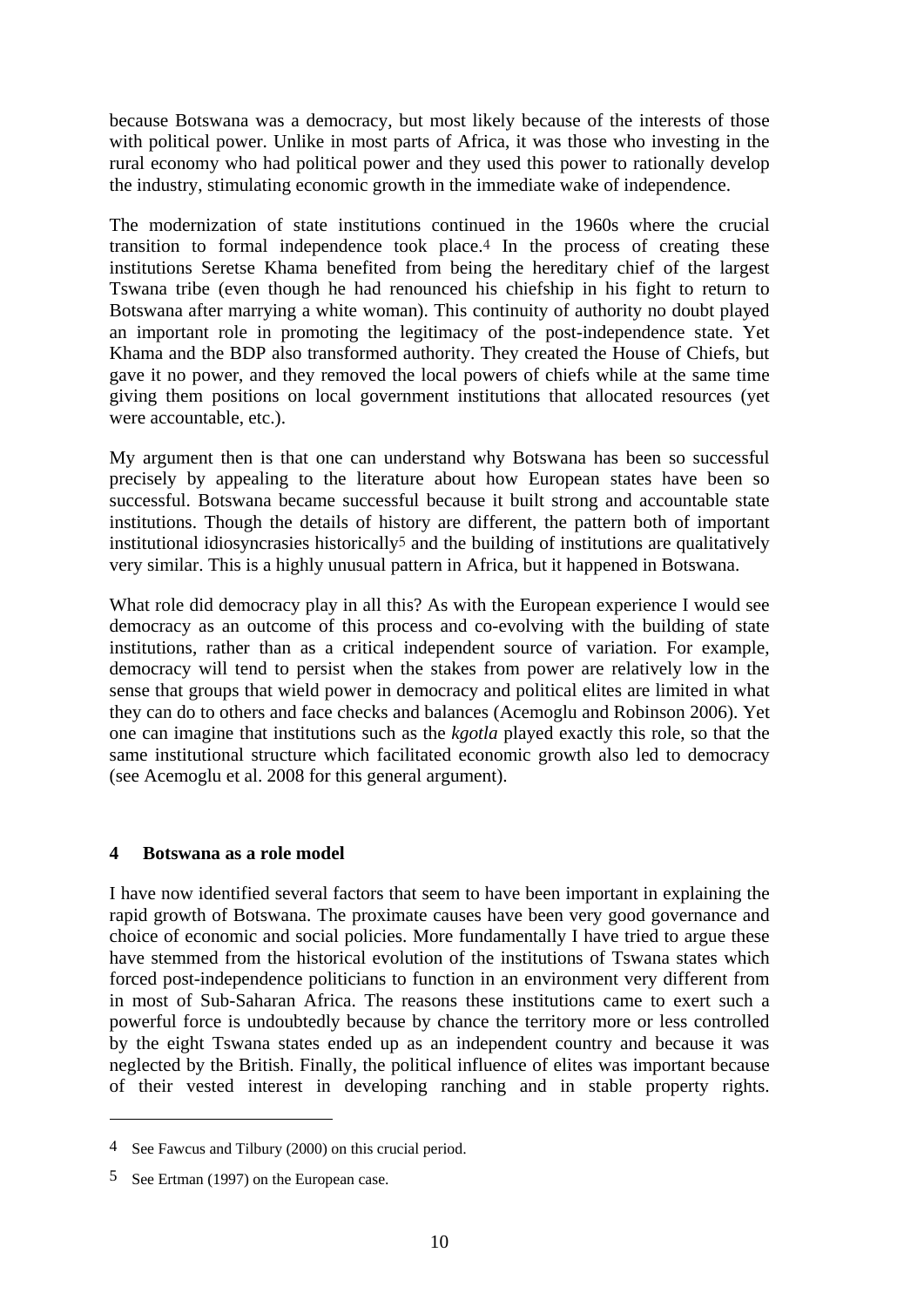Nevertheless, I emphasize that as in the  $19<sup>th</sup>$  century, these were modernizing elites. The pre-independence negotiations of the 1960s stripped the chiefs of many of their powers to determine the local allocation of resources, such as the right to all stray cattle and to unpaid labour services from their tribesmen. However, customary law was maintained in parallel with British common law and the chiefs did maintain a lot of power with respect to legal decisions. It appears to be the evolution of political institutions that can explain why Botswana has not regressed into the type of patrimonial and clientelistic political equilibrium which has been so prevalent and resilient elsewhere in Africa.

In what sense, then, is Botswana a role model for country success? On one hand it is a perfect model. It suggests that even starting form terrible initial conditions, adopting the type of economic policies advocated by mainstream economists and by the World Bank can be very successful. Even this is an interesting lesson given that so many detractors of the international financial institutions, like Easterly (2001) or Sachs (2005), claim that they have continuously promoted foolish policies. The evidence from Botswana suggests that had African countries done what was suggested, they would now all be a lot richer. Moreover, Botswana got richer slowly, step by step, it did not need a 'big push' just a cumulation of little sensible things. Importantly, the Botswanan experience is also one of orthodoxy. Other critics of international financial institutions, such as Hausmann and Rodrik (2006), claim that poor countries need to experiment with heterodox policies, such as subsidizing industry. But this is not what Botswana did. The experience of Botswana suggests the simple interpretation that contrary to the claims of those who praise heterodoxy, the real problem in Sub-Saharan Africa is that countries have not adopted the orthodox policies which have been recommended to them. This is why they have not grown. The issue is not finding the binding market failure, it is trying to achieve an institutional and political environment which is conducive to making socially desirable choices. Without solving these problems, promoting industrial policy will probably have the consequences we have already seen in Africa, of creating more opportunities for rent seeking and clientelism, and which were so devastatingly exposed by Killick (1978) in the case of Ghana. These are valuable lessons as economists and policymakers search for alternative paradigms in the post-Washington consensus world.

At another level of course, one could argue that Botswana is not such a good model. This is because, as is clear from my discussion, the reasons that Botswana was able to adopt these good policies are a complex outcome of history, institutional building and interests. The circumstances are very different in the Congo, or Sierra Leone, and this is why they have ignored the advice of economists or the World Bank. But we cannot change history or re-draw the boundaries of African states. Nor can we easily alter what interests do or do not have power through the political system. However, I do believe that there are some practical lessons that can be learned with respect to the development of state institutions. When the post-independence state was constructed in Botswana in the 1960s, it was done in the shadow of Tswana institutions of dispute resolution and consultation. Chiefs were not able to make arbitrary decisions concerning their tribes without consultation and it is clear that the members of the Legislative Council behaved in the same way. As laws were passed and decisions made, Masire and Khama would travel the country appearing before *kgotlas* to explain, discuss and justify decisions. As the national capital was constructed, new *kgotlas* were built to cement the old in the new. A series of decisions were made which helped to build the national state. A simple one was making Setswana and English the only languages that were taught in school.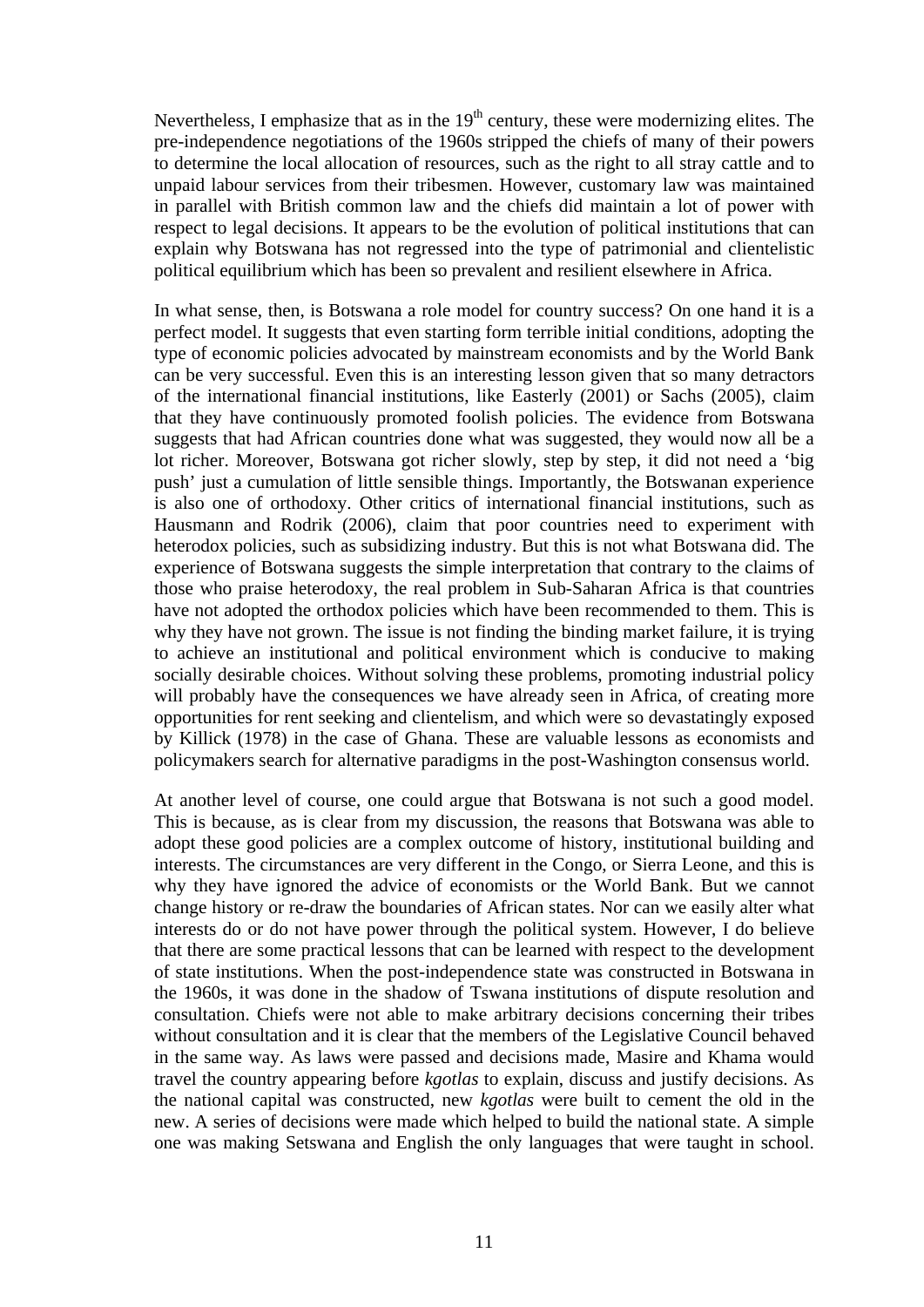Mineral rights were vested in the nation and not the tribe. Land laws were changed so that people could be allocated land outside their own tribal areas.6 These decisions, and many others like them, built the modern state and its institutions. This is why policy has been good and clientelism so scarce in Botswana. I have argued that the probable reason why these decisions were made in Botswana was because of the way they built on existing institutions. But this does not mean that such decisions cannot be made or encouraged elsewhere.

To see in a practical way how these lessons are useful, consider the reconstruction of the state in Sierra Leone following the end of the civil war in 2002. One of the first initiatives the new government undertook with the support of the British was to reinstate chiefship as the crucial local political institution. Chiefs in Sierra Leone are elected for life by an electoral college based on a franchise of taxpayers and have to be selected from a few 'ruling families' whose origins trace to the creation of indirect rule by the British. They have large powers in addition to their traditional roles in allocating land and custodians of customary law. For instance, they can command unpaid labour services and they play important roles in influencing national elections. The Botswana experience suggests that reinstating the powers and prerogatives of chiefs in Sierra Leone was almost certainly a mistake and impedes the ability of the country to construct the modern state which it so desperately needs.7

The lesson here I think is that instead of focusing on policies or outcomes, reform should focus on the structure of state institutions and how they can be altered to form a national state. Some of this may clash with other notions, such as the need to respect linguistic or cultural diversity. The experience of Botswana, and probably that of Europe historically, suggests however that such respect may come at the expense of political instability and conflict.

#### **References**

- Acemoglu, D., and J. A. Robinson (2006). *Economic Origins of Dictatorship and Democracy*. New York: Cambrdge University Press.
- Acemoglu, D., S. Johnson, and J. A. Robinson (2001). 'The Colonial Origins of Comparative Development: An Empirical Investigation'. *American Economic Review*, 91 (5): 1369-401.
- Acemoglu, D., S. Johnson, and J. A. Robinson (2003). 'An African Success: Botswana'. In D. Rodrik (ed.), *In Search of Prosperity: Analytic Narratives on Economic Growth*. Princeton: Princeton University Press.
- Acemoglu, D., S. Johnson, and J. A. Robinson (2005). 'Institutions as a Fundamental Cause of Development'. In P. Aghion and S. Durlauf (eds), *The Handbook of Economic Growth*. Amsterdam: North-Holland.

<sup>6</sup> See Goldstein and Udry (2004) for the efficiency losses from traditional methods of land allocation in Ghana.

<sup>7</sup> See Fanthorpe (2005) and Jackson (2006) on the politics of chiefship in Sierra Leone.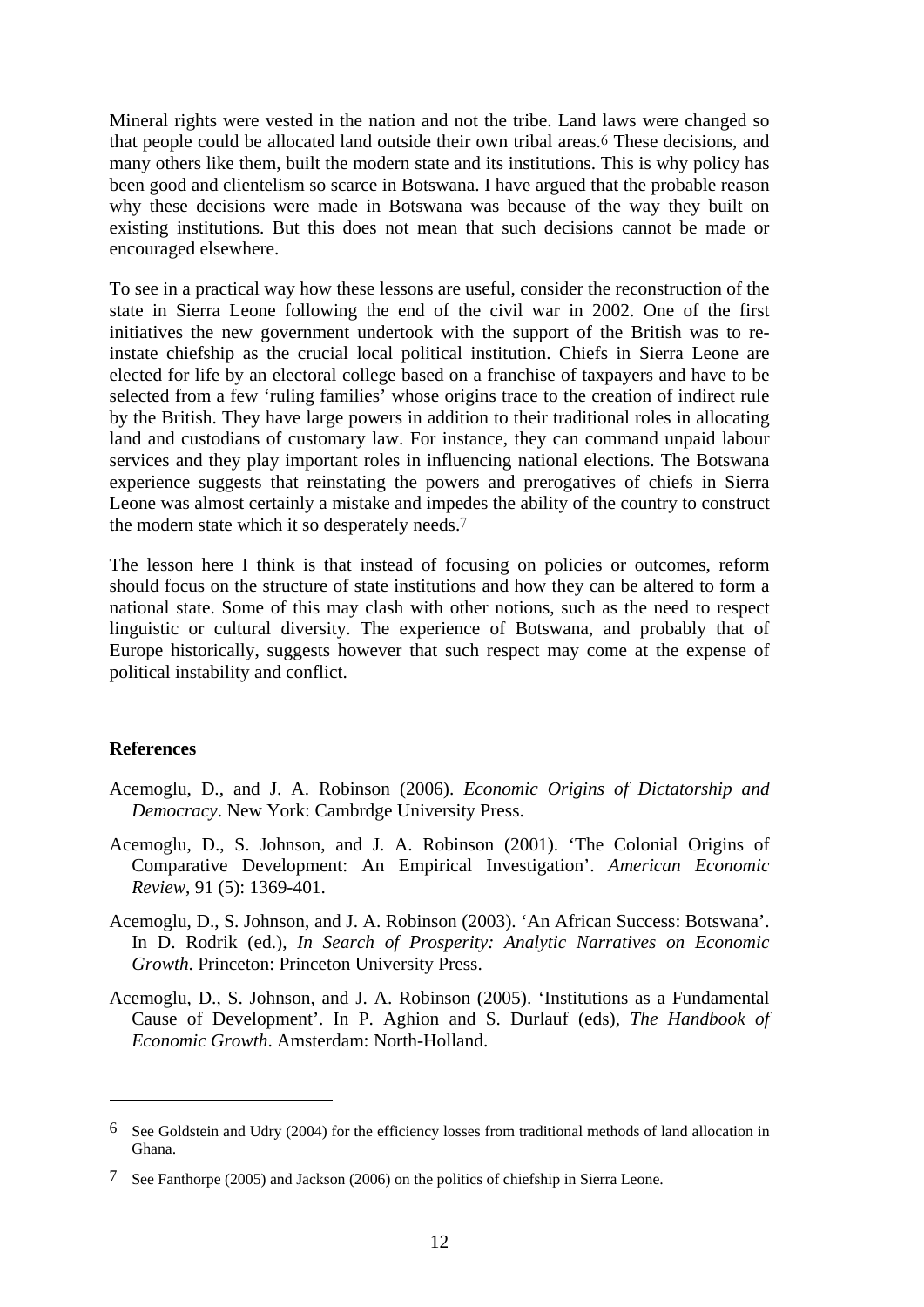- Acemoglu, D., S. Johnson, J. A. Robinson, and P. Yared (2008). 'Income and Democracy'. *American Economic Review*, 98 (3): 808-42.
- Bates, R. E. (2001). *Prosperity and Violence: The Political Economy of Development*. New York: W. W. Norton & Co.
- Bates, R. H. (1981). *Markets and States in Tropical Africa.* Berkeley, CA: University of California Press.
- Bratton, M., and N. van de Walle (1997). *Democratic Experiments in Africa: Regime Transitions in Comparative Perspective*. New York: Cambridge University Press.
- Cohen, D. L. (1979). 'The Botswana Political Elite: Evidence from the 1974 General Election'. *Journal of Southern African Affairs*, 4 (3): 347-70.
- Colclough, C., and S. McCarthy (1980). *The Political Economy of Botswana: A Study of Growth and Income Distribution*. Oxford: Oxford University Press.
- Comaroff, J. L. (1978). 'Rules and Rulers: Political Processes in a Tswana Chiefdom'. *Man*, 13 (1): 1-20.
- Crowder, M. (1985). 'Tshekedi Khama and Opposition to the British Administration of the Bechuanaland Protectorate, 1926-1936'. *Journal of African History*, 26: 193-214.
- Easterly, W. R. (2001). *The Elusive Quest for Growth*. Cambridge: MIT Press.
- Englebert, P. (2000). 'Pre-Colonial Institutions, Post-Colonial States, and Economic Development in Tropical Africa'. *Political Research Quarterly*, 53 (1): 7-36.
- Ertman, T. (1997). *Birth of Leviathan: Building States and Regimes in Medieval and Early Modern Europe*. New York: Cambridge University Press.
- Fanthorpe, R. (2005). 'On the Limits of Liberal Peace: Chiefs and Democratic Decentralization in Post-War Sierra Leone'. *African Affairs*, 106: 95-111.
- Fawcus, P., and A. Tilbury (2000). *Botswana: The Road to Independence*. Gaborone: Pula Press.
- Goldstein, M., and C. Udry (2004). 'Gender, Power and Agricultural Investment in Africa'. Available at: www.econ.yale.edu/~cru2/pdf/genderag4.pdf .
- Gulbrandsen, O. (1995). 'The King Is King by the Grace of the People: The Exercise and Control of Power in Ruler-Subject Relations'. *Comparative Studies in Society and History*, 37 (3): 415-44.
- Harvey, C., and S. Lewis Jr. (1980). *Policy Choice and Development Performance in Botswana*. London: Macmillan.
- Hausmann, R., and D. Rodrik (2006). 'Doomed to Choose: Industrial Policy as Predicament'. Cambridge, MA: J. F. K. School of Government, Harvard University. Mimeo.
- Herbst, J. I. (2000). *States and Power in Africa: Comparative Lessons in Authority and Control*. Princeton, JN: Princeton University Press.
- Jackson, P. (2006). 'Reshuffling an Old Deck of Cards? The Politics of Local Government Reform in Sierra Leone'. *African Affairs*, 106 (422): 95-111.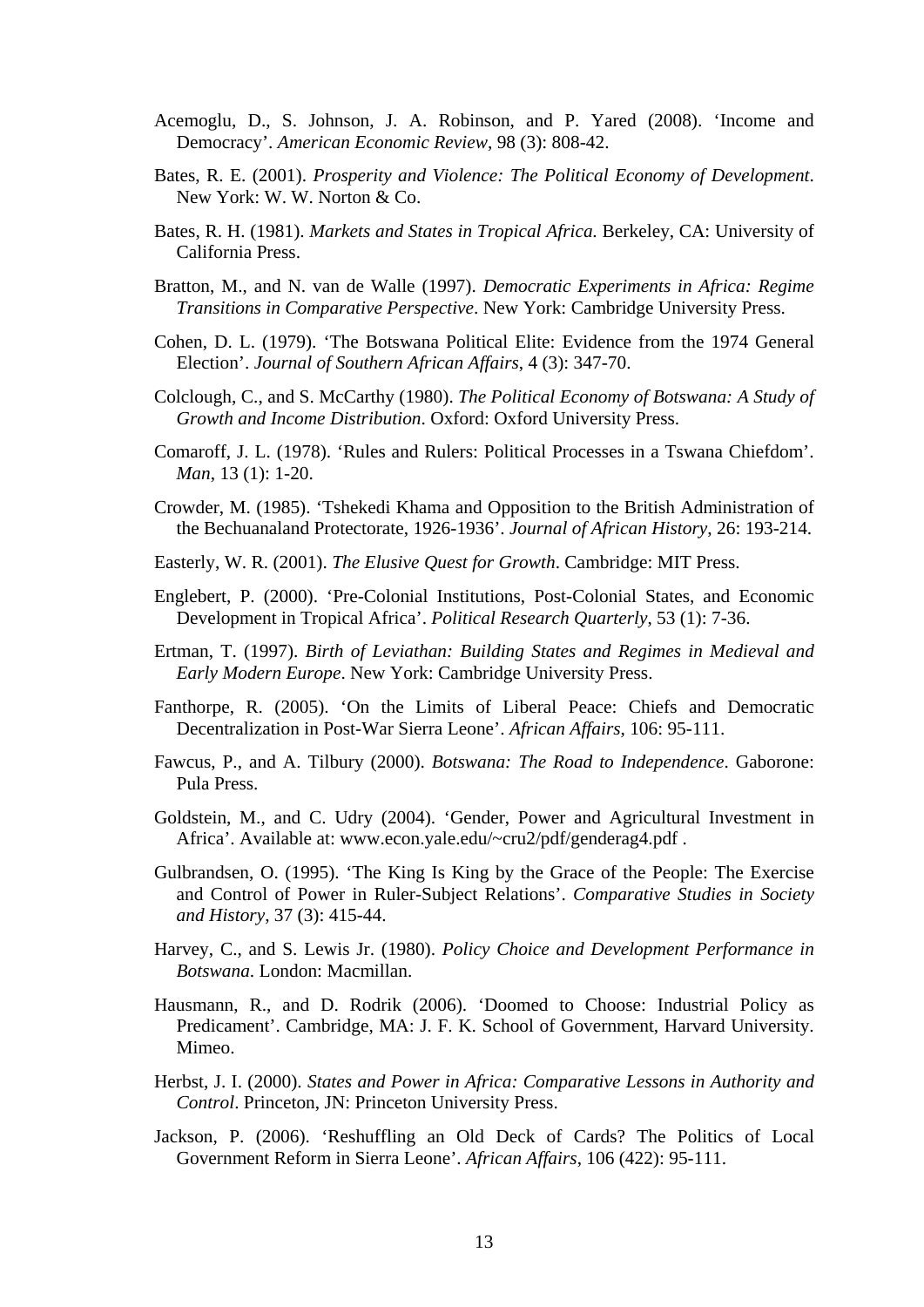- Kaufman, D., A. Kraay, and P. Zoido-Lobatón (1999). 'Governance Matters'. Washington, DC: World Bank. Mimeo. Available at: www.worldbank.org/research/growth.
- Kaufman, D., A. Kraay, and P. Zoido-Lobatón (2002). 'Governance Matters II: Updated Indicators for 200/01'. Washington, DC: World Bank. Mimeo. Available at: www.worldbank.org/research/growth.
- Killick, T. (1978). *Development Economics in Action; A Study of Economic Policies in Ghana*. London: Heinemann.
- Leith, C. J. (2005). *Why Botswana Prospered*. Montreal: McGill University Press.
- Masire, Q. K. (2006). *Very Brave or Very Foolish? Memoirs of an African Democrat.*  Gaborone: Macmillan Botswana.
- Parsons, Q. N. (1977). 'The Economic History of Khama's Country in Botswana, 1844-1930'. In N. Parsons and R. Palmer (eds), *The Roots of Rural Poverty in Central and Southern Africa*. Berkeley and Los Angeles: University of California Press.
- Parsons, Q. N. (1998). *King Khama, Emperor Joe and the Great White Queen*. Chicago: University of Chicago Press.
- Parsons, Q. N. (1999). 'Botswana History Index'. Gaborone: Department of History, University of Botswana. Available at: ubh.tripod.com/bw/index.html.
- Robinson, J. A. (2002). 'States and Power in Africa: A Review Essay'. *Journal of Economic Literature*, XL: 510-9.
- Robinson, J. A., and Q. N. Parsons (2006). 'State Formation and Governance in Botswana'. *Journal of African Economies*, 15: 100-40.
- Sachs, J. D. (2005). *The End of Poverty*. New York: Penguin Press.
- Salkin, J. S., D. Mpabanga, D. Cowan, J. Selwe, and M. Wright (1997). *Aspects of the Botswana Economy: Selected Papers*. Oxford: James Curry.
- Samatar, A. I. (1999). *An African Miracle: State and Class Leadership and Colonial Legacy in Botswana Development*. Portsmouth, NH: Heinemann.
- Schapera, I. (1938). *A Handbook of Tswana Law and Custom*. London: MacMillan.
- Schapera, I. (1940). 'The Ngwato'. In M. Fortes and E. E. Evans-Pritchard (eds), *African Political Systems*. New York: Oxford University Press.
- Schapera, I. (1952). *The Ethnic Composition of Tswana Tribes*. London: MacMillan.
- Tlou, T. (1998). 'The Nature of Batswana States: Towards a Theory of Batswana Traditional Government: The Batawana Case'. In W. A. Edge and M. H. Lekorwe (eds), *Botswana: Politics and Society*. Pretoria: J. L. van Schaik.
- Tlou, T., and A. Campbell (1997). *A History of Botswana*. Gaborone: Macmillan.
- Tlou, T., Q. N. Parsons, and W. Henderson (1995). *Seretse Khama, 1921-1980*. Bloemfontein: Macmillan.